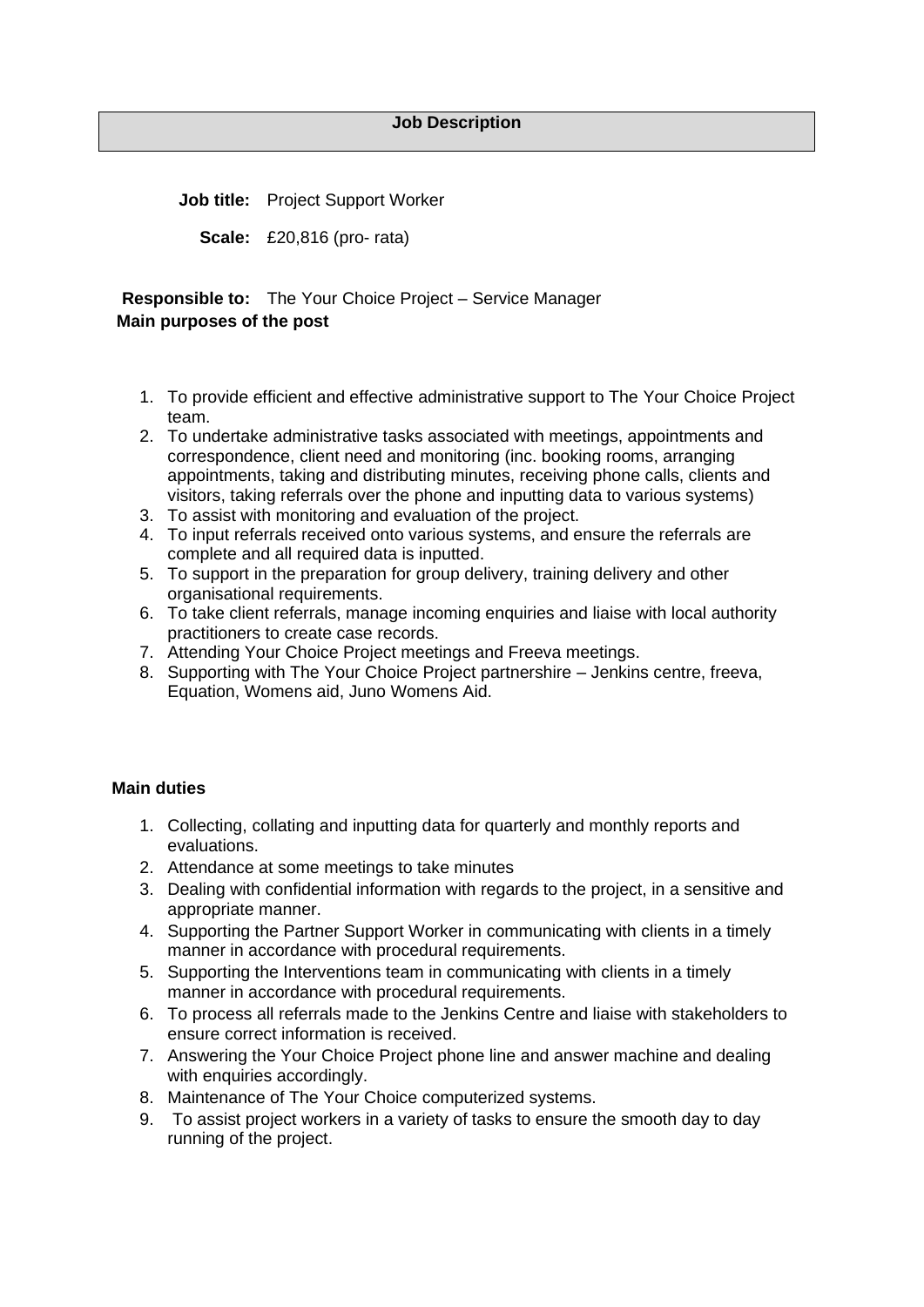## **Person Specification- Project Support Worker**

| Area                   | <b>Criteria</b>                                                                                                                                                                                                                                                                                                                                                                                   |
|------------------------|---------------------------------------------------------------------------------------------------------------------------------------------------------------------------------------------------------------------------------------------------------------------------------------------------------------------------------------------------------------------------------------------------|
| <b>Education &amp;</b> | <b>Desirable</b>                                                                                                                                                                                                                                                                                                                                                                                  |
| training               | A level 4 or equivalent qualification (or alternatively significant relevant                                                                                                                                                                                                                                                                                                                      |
|                        | experience) is essential.                                                                                                                                                                                                                                                                                                                                                                         |
|                        |                                                                                                                                                                                                                                                                                                                                                                                                   |
|                        | A relevant professional qualification in Social Work, Youth & Community Work,<br>Counselling, Criminology or Teaching.                                                                                                                                                                                                                                                                            |
| <b>Experience</b><br>& | <b>Essential</b>                                                                                                                                                                                                                                                                                                                                                                                  |
| Knowledge              | 1. An understanding of the nature of domestic violence and its effects on<br>women and children.                                                                                                                                                                                                                                                                                                  |
|                        | 2. An understanding of the child protection system.                                                                                                                                                                                                                                                                                                                                               |
|                        | 3.<br>Knowledge of and familiarity with Microsoft Office applications,                                                                                                                                                                                                                                                                                                                            |
|                        | including Word, PowerPoint and Excel.<br>4.                                                                                                                                                                                                                                                                                                                                                       |
|                        | A competent user of Outlook and the Internet<br>5.                                                                                                                                                                                                                                                                                                                                                |
|                        | Ability to use computerised monitoring systems.<br>6.                                                                                                                                                                                                                                                                                                                                             |
|                        | Experience in using client management systems such as Oasis or<br>7.<br>similar.                                                                                                                                                                                                                                                                                                                  |
|                        | Desirable:                                                                                                                                                                                                                                                                                                                                                                                        |
|                        | 1. An understanding of risk factors in perpetrators of domestic violence<br>2. An understanding of domestic violence in the context of women's<br>violence towards male partners, domestic violence in same sex<br>relationships, young people's violence towards parents and so called<br>honour based violence.                                                                                 |
|                        | 3. Understanding of the criminal justice system, CAMHS, behaviour                                                                                                                                                                                                                                                                                                                                 |
|                        | support options relating to young people using violence and abuse.<br>4. Understanding of Early Help and Whole Family Assessments.                                                                                                                                                                                                                                                                |
|                        | Experience of liaising with social workers and other professionals<br>5.<br>from a range of statutory and voluntary agencies                                                                                                                                                                                                                                                                      |
| <b>Personal</b>        | <b>Essential</b>                                                                                                                                                                                                                                                                                                                                                                                  |
| <b>Attributes</b>      | 1. The ability to communicate clearly with a range of people both over                                                                                                                                                                                                                                                                                                                            |
|                        | the telephone, through email and in person, sometimes over sensitive<br>and/or complex issues<br>2. Motivated and enthusiastic<br>3. Ability to operate with a high degree of confidentiality<br>4. Ability to work to tight deadlines and to take responsibility for meeting<br>agreed targets<br>5. Ability to work on own initiative, to be proactive and take responsibility<br>for workload. |
|                        | 6. Ability to work independently and as part of a team towards a common                                                                                                                                                                                                                                                                                                                           |
|                        | objective                                                                                                                                                                                                                                                                                                                                                                                         |

7. Commitment to continuing professional development